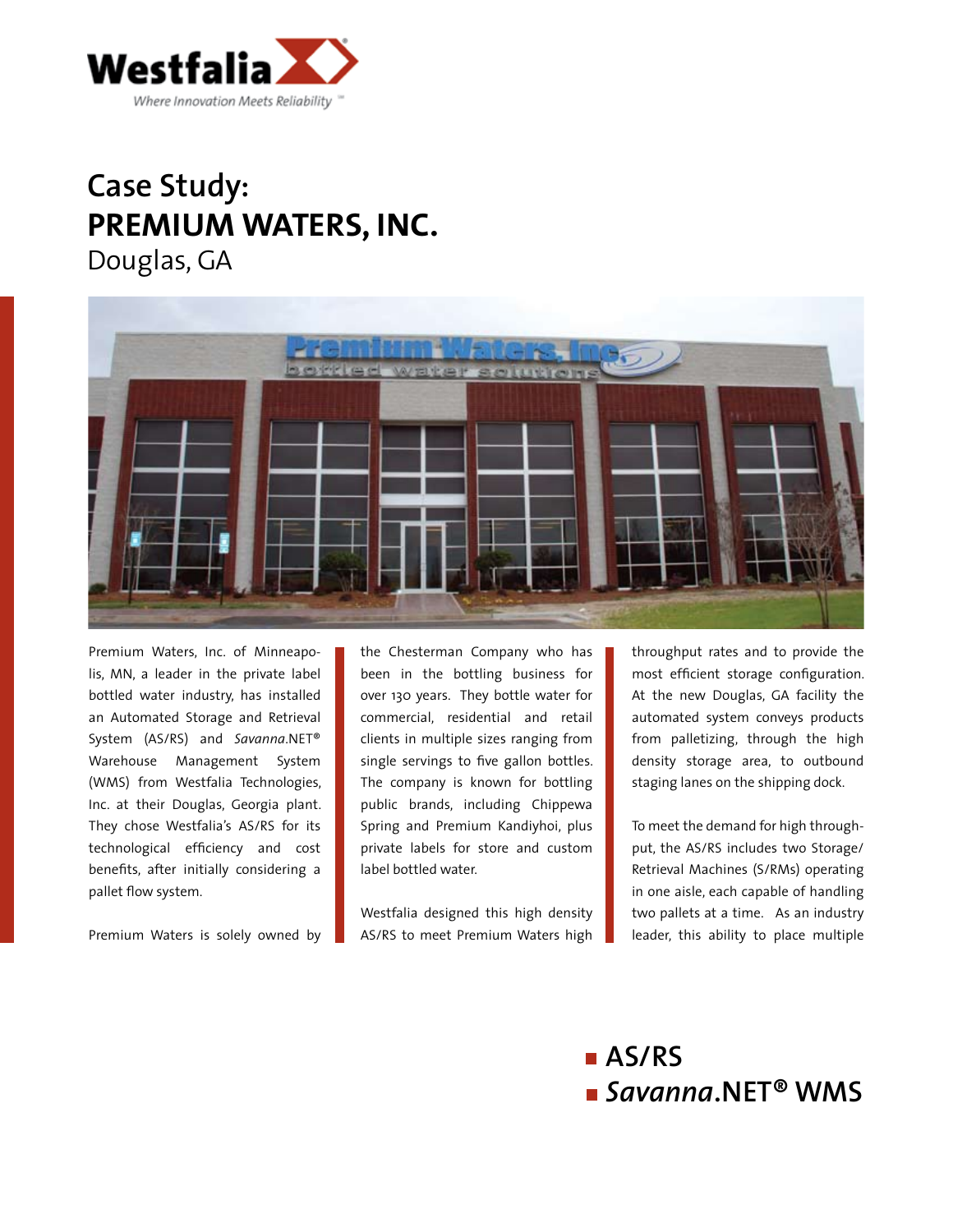

## The Challenge: **Meeting Increasing Demand & Throughput**

cranes in an aisle is a key advantage of Westfalia's flexible high density warehouse designs. Westfalia's patented Satellite® rack entry vehicle, quickly and smoothly stores and retrieves pallets from the racks. The four-level rack system holds over 6,500 pallet positions in 10 pallet deep storage lanes.

To handle the peak production and order selection times, Air Chain Accumulation Conveyors are at both the infeed and discharge of the AS/RS. These long lanes of low energy use conveyors provide a buffer for smoothing peak operations, and cut the average S/RM travel distance, especially when compared to end of aisle infeed systems.

Pallets of bottled water are sent from production either into the AS/RS or





directly to the shipping dock via Westfalia's unique Drawbridge Conveyor, which was designed specifically for this project. The Drawbridge Conveyor either lays across the crane aisle for pallets to travel directly to the shipping dock, or it lifts straight up for the S/RM to move through the aisle. The lifting operation takes only seconds.

Once pallets are stretch-wrapped and labelled, they enter the automated system. Each pallet is conveyed to a squaring station, where it is centered on the conveyor, profile checked, and scanned for identification. If a pallet load is outside the predefined load envelope or can't be scanned, the pallet will be rejected. Rejected pallets will require forklift removal and correction prior to being placed by forklift on the manual input station.

Pallets that pass the profile check and scanning station are conveyed to the infeed of either S/RM 1 or S/RM 2, and are placed in the storage rack as directed by Westfalia's *Savanna*.NET® Warehouse Management System. When selected for shipping, *Savanna*.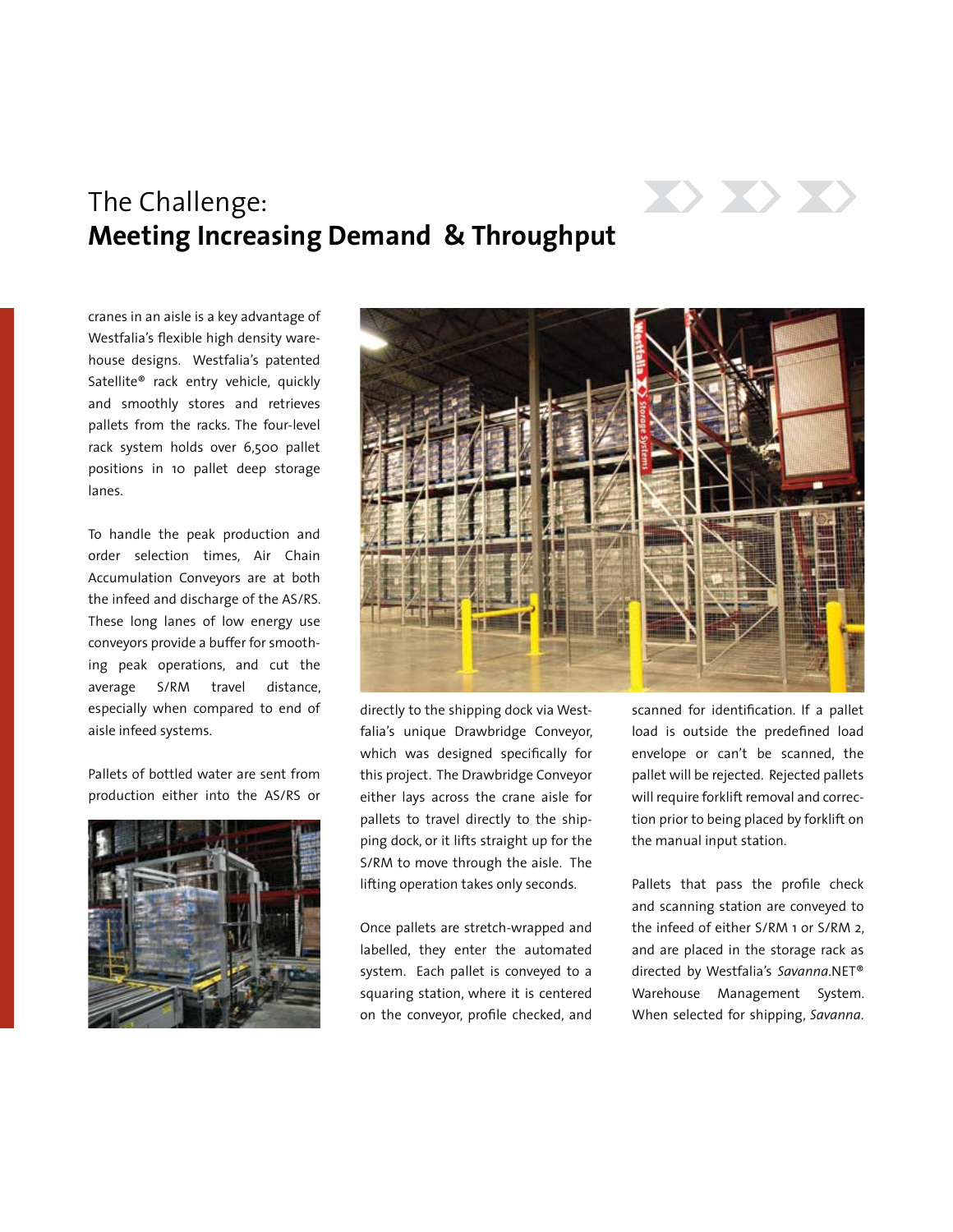## The Solution: **High Density AS/RS and** *Savanna.***NET® WMS**

NET directs the movement of the pallet out of the racks via the Satellite and S/RM, and onto discharge Air Chain Accumulation Conveyors. The pallets discharge position is such that fork lift trucks may pick them up by either the 48" or 40" pallet face, as they wish. Westfalia's *Savanna*.NET accurately tracks the inventory and FIFO product shipments.

Premium Waters selected *Savanna*. NET's basic functions including the management of all SKUs, pallets and storage lanes in the system, as well as the Warehouse Control System component which controls all the automation devices. Also included in the basic functions is the user management grouping and the scheduling of periodic tasks, such as re-warehousing pallets, pick lane

| <b>System Features</b> |                                                                                                                                                                                                                              |  |  |  |  |  |  |  |  |  |
|------------------------|------------------------------------------------------------------------------------------------------------------------------------------------------------------------------------------------------------------------------|--|--|--|--|--|--|--|--|--|
| <b>Size</b>            | 394'long, 100' wide, 26' high                                                                                                                                                                                                |  |  |  |  |  |  |  |  |  |
| Capacity               | $\blacksquare$ 6,500 pallet storage positions<br>4 levels - 10 deep lane storage                                                                                                                                             |  |  |  |  |  |  |  |  |  |
| <b>Technology</b>      | 2 Storage/Retrieval Machines in one aisle<br>2 pallets at a time on each S/RM<br>Conveyor System: Air Chain Accumulation<br>Conveyors at both infeed and outfeed of system,<br>plus Drawbridge Conveyor to cross crane aisle |  |  |  |  |  |  |  |  |  |
| WMS                    | Savanna.NET <sup>®</sup> with Order Picking Module                                                                                                                                                                           |  |  |  |  |  |  |  |  |  |

replenishment and data clean-up. Expansions to the basic *Savanna*.NET for Premium Waters include an extension to track and control outbound orders, even linking manual movements within the facility. This means all goods moved manually throughtout the facility -- including via fork-lift

trucks and pallet jacks -- are tracked in *Savanna.*NET.

*Savanna*.NET is a modular WMS software system, and can be adapted to existing or new systems. Its modular structure centers around a core of basic functions, which can be added onto as needed. The tabbed data grid view eliminates the need for complicated menus or layers, and is based on actual objects rather than actions, making the user interface experience much simpler and more rewarding. Reporting is another key feature of *Savanna*.NET's basic functions. Via Crystal Reports all log files for the actions initiated by the WMS are immediately available in various

| Savanna.NET             |  |                             | Ad Datument College |                       |                                             |                                            |                               |                         |                                    |            |                       |
|-------------------------|--|-----------------------------|---------------------|-----------------------|---------------------------------------------|--------------------------------------------|-------------------------------|-------------------------|------------------------------------|------------|-----------------------|
|                         |  | All Dicker Ricker<br>aan di |                     | Tra Life              | <b>Customer</b>                             | <b>Cally</b> Bake                          | <b>Additionally</b>           | <b>Parad Couper</b>     | <b>Corners Com</b>                 | Desert Va. | <b>Libraril</b>       |
|                         |  | attrick)                    | w                   | <b>Short Ma</b>       | <b>Harmond L. Law File machinery</b>        | <b>Leads</b>                               | <b>ART WW</b>                 |                         | <b>ENVIRONMENT</b>                 |            | SALE MALE             |
|                         |  | armicles.                   | w                   | SOUTH                 | Hismanica is from 7'8 Newsterham            | francia                                    | <b>CA BM</b>                  |                         | <b>Infactories Premate seas</b>    |            | SALERIES              |
| AR Dat Leased Critics   |  | attered a                   | 9h                  | SALFEE                | <b>Notice to the TWIT at Falsty</b>         | <b>Rough</b>                               | of the fame                   |                         | <b>Enforced Port of the</b>        |            | <b>WARREN</b>         |
|                         |  | 4000 MT                     | $^{50}$             | 15,576                | <b>History L.L. Says 700 Walkers</b>        | Transfer                                   | <b>GRIDE</b>                  |                         | <b>ENGINEER PUBLIC AND</b>         |            | <b>VIULINO</b>        |
| Earlbak<br>Antifactor   |  | <b>ALCOHOL:</b>             | w                   | <b>INVENT</b>         | Spiel PL 911 Each arm 24                    | <b><i><u>Gridde</u></i></b>                | 11.00.000                     |                         | <b>CONTRACTOR PARTIES BELIEVED</b> |            | <b>John Architect</b> |
| <b>Galake Design</b>    |  | <b>MING AT</b>              | u                   | U.S.A.Max             | <b>West From Edward Rd</b>                  | <b>Rough</b>                               | 101114                        |                         | <b>CONTRACTOR IN THE ATT AND</b>   |            | <b>UA A Right</b>     |
| Februari (1-46)         |  | <b>ALCOHOL:</b>             | w                   | <b>WARN</b>           | West East Manufi.                           | <b>Rando</b>                               | 15/2104                       |                         | <b><i>UNIONATE RINGAN</i></b>      |            | VALUES?               |
| <b>Colectivens</b>      |  | <b>AFRACTA</b>              | w                   | <b><i>LAXABLE</i></b> | when fixed decline wheels.                  | Fords                                      | <b>VALUE</b>                  |                         | <b>ENGINEEMANTW</b>                |            | <b>MARGE</b>          |
| Drawinians              |  | 49471                       | 福                   | 55,476                | <b>Franklin Entity</b>                      | <b>Fast</b>                                | <b>CAN ALL</b>                |                         | <b>SINATERIAL SOF SSIPHA</b>       |            | <b>MARGE</b>          |
|                         |  | 400144                      | a                   | 55,6262               | <b><i><u>Rock from Electric</u></i></b>     | Constant                                   | <b>Jack Ave</b>               |                         | <b>LEFTAR EXHAUST</b>              |            | 204/2008              |
|                         |  | <b>ALCOHOL:</b>             |                     | <b>IAM</b>            | <b>Roads for Farmer</b>                     | <b><i><u>Reducial Americans</u></i></b>    | 1910 318                      | w                       | ALCOHOL: NORTHERN                  |            | <b>VAINT</b>          |
| <b>Carsum</b>           |  | 400/43                      | u                   | <b>UALK PED</b>       | <b>Rack Inc.Dates</b>                       | <b>Paradolphased</b>                       | <b>ING OFF</b>                | ×                       | DISTURBANCE REPAIR                 |            | 3/6/2000              |
|                         |  | attrives.                   | <b>R</b>            | <b>SALATE</b>         | <b><i><u>Rand And Caldie</u></i></b>        | <b>Donation</b>                            | <b>INVESTIG</b>               | m                       | <b>SUBJECT OF A DE THEFTA</b>      |            | 3/1/2000              |
| <b>Radiomeditestors</b> |  | <b>ALBERTAS</b>             | u                   | <b>SALAR</b>          | <b>Fred Inches</b>                          | <b>Greaters</b>                            | 1998 918                      | m                       | 24/2011 128:2794                   |            | SAUDER-               |
|                         |  | <b>ALCOHOL</b>              | <b>kd</b>           | <b>SALENE</b>         | <b>Rock building</b>                        | <b>Rought</b>                              | 1994 918                      | ×                       | <b>SACCERTIFICATE</b>              |            | SAARIE                |
| <b>HORACOR</b>          |  | <b>MISSION</b>              | w                   | TATA PAR              | First Boyd Alloway 1417.3                   | Drivers                                    | <b>DEATH</b>                  | ÷                       | <b>STROOM DATIONS</b>              |            | 340084                |
|                         |  | <b>ADICTA</b>               | e                   | 100.00                | Sanita PR STOT Tending of Fillman           | Reide                                      | 153,33                        | ٠                       | ENDIRETY NO PM                     |            | <b>MARGIN</b>         |
|                         |  | <b>MONDY</b>                | 世                   | 1/1/92                | San Fill I'll Suit-Facts                    | Governor                                   | 138,88                        | w                       | <b>EYES SORE KIDS 47 AND</b>       |            | 1/12000               |
| Elektristian            |  | <b>JESULTS</b>              | w                   | <b>SYLVAN</b>         | <b><i>Name IV&amp; R R Toyoth Farms</i></b> | <b><i><u>Paralahement</u></i></b>          | 1812318                       |                         | <b><i>UNDERLY KAN</i></b>          |            | 206/2008              |
| Althenael               |  | <b>AUSTER</b>               | v                   | SAVING                | <b>Fact burdwide</b>                        | Trenda                                     | 11004199                      |                         | <b>INVESTIGATI</b>                 |            | SAKRO                 |
|                         |  | armides.                    | w                   | 1/1/1700              | <b>Racin PS 972 Server Posts</b>            | <b>Consider</b>                            | 1146 978                      |                         | <b>STANDARD &amp; TO AND</b>       |            | <b>SARAW</b>          |
|                         |  | attenda                     | se                  | <b>INVERT</b>         | Mark First Eventure                         | Projector                                  |                               |                         | Emilyfringi auto to the            |            | <b>D14/3006</b>       |
|                         |  | <b>ALIGNATIVE</b>           | u                   | <b>SALAW</b>          | <b>FASSING</b>                              | <b>Constraint</b>                          | 1511916                       | m                       | <b>DISANDED EXPIRES</b>            |            | <b>SPA/ALB</b>        |
|                         |  | <b>STARTING</b>             | m                   | <b>INVARIA</b>        | <b>Eached Investor</b>                      | <b>Grasbas</b>                             | 151,000                       |                         | produce birthings                  |            | <b>USA RM</b>         |
|                         |  | <b>MINUTE</b>               | <b>SH</b>           | <b>INVARIA</b>        | <b>Eigenhalt Strung Ad</b>                  | <b>Wande</b>                               | <b>ENGINE</b>                 |                         | <b>CONSTRUCTS IN AN INC.</b>       |            | <b>GALICIAN</b>       |
|                         |  | <b>ABIA!</b>                | m                   | <b>IAARU</b>          | <b>Gas Med Shore Ga.</b>                    | <b>Fando</b>                               | 101238                        |                         | DOMESTIC RATE AND                  |            | UR.R203               |
|                         |  | <b>ALLTAS</b>               | E                   | <b>LAULAU</b>         | <b>Nation F&amp; SUP when Coast Florida</b> | <b><i><u><u>Return Between</u></u></i></b> | <b><i><u>REG. Aut</u></i></b> |                         | <b><i>LINANSKI DOG EXTRA</i></b>   |            | 2/25/2008             |
|                         |  | <b>ALENULU'S</b>            | $-1$                | LA a feri             | <b>Barnet Toyota</b>                        | <b>Constitute</b>                          | sania rana                    | ÷                       | to be follows for the blood        |            | <b>Liturance</b>      |
|                         |  | 活动制止                        |                     |                       |                                             |                                            |                               |                         |                                    |            |                       |
|                         |  | they bend. WHO'll           |                     |                       |                                             |                                            |                               |                         |                                    |            |                       |
|                         |  | Simple Law (E)              | <b>Barnet</b>       | <b>MIA</b>            | <b>Mr. Trademand</b><br><b>Technike</b>     | <b>Site For All and</b>                    | <b>Started Property</b>       | <b>Florida Carriero</b> | <b>Line Renewal</b>                |            |                       |
|                         |  | <b>UBU</b>                  |                     | 18.91                 | Maner Law Bis Life, Joan                    | <b>BATK</b><br><b>TEDOS</b>                |                               | <b>Las</b>              |                                    |            |                       |